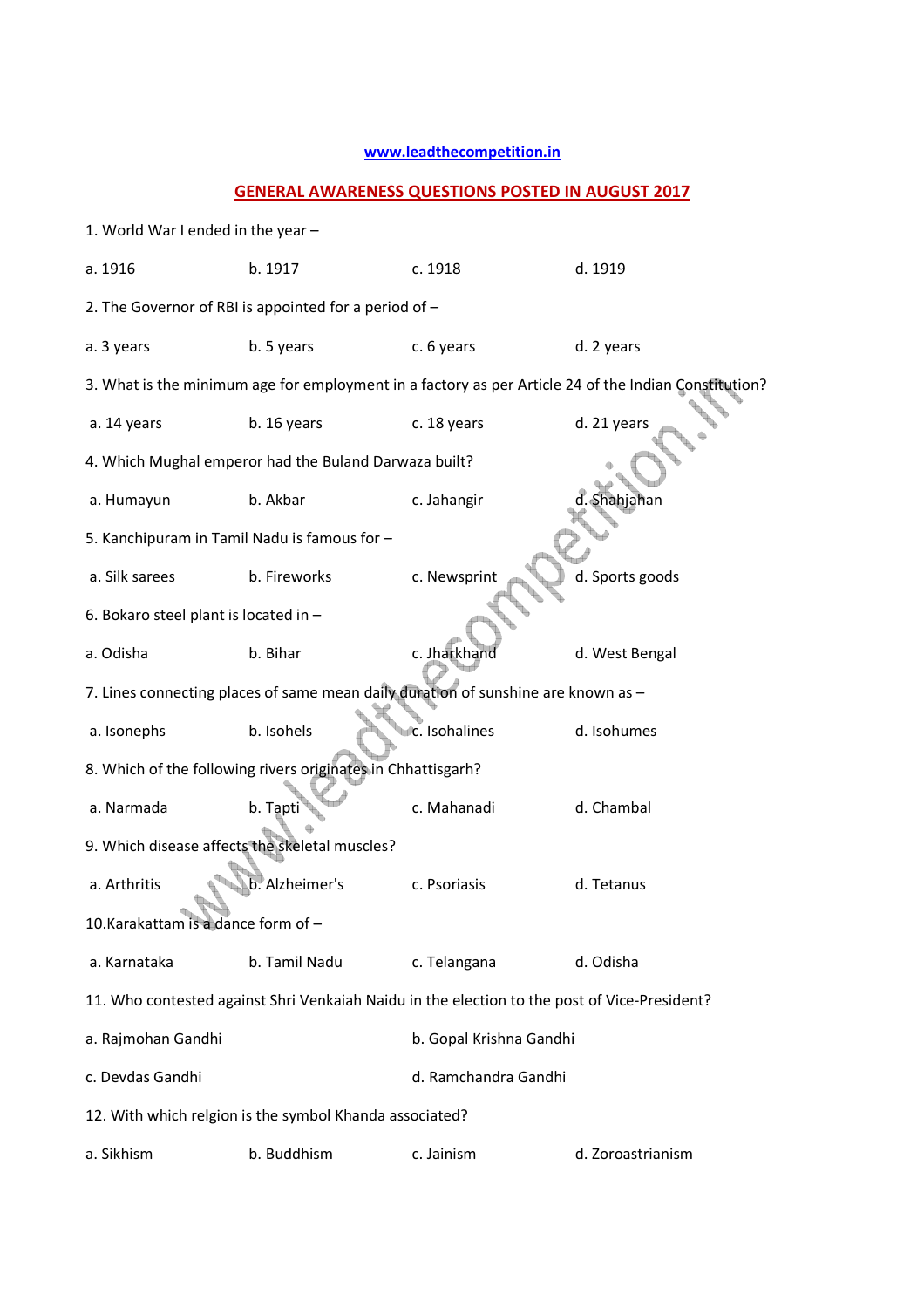| 13. Which city is located on the banks of river Vishwamitri?                                            |                                                                     |                  |                    |  |  |  |  |  |
|---------------------------------------------------------------------------------------------------------|---------------------------------------------------------------------|------------------|--------------------|--|--|--|--|--|
| a. Ayodhyay                                                                                             | b. Nainital                                                         | c. Kota          | d. Vadodara        |  |  |  |  |  |
| 14. The eating disorder in which the patient tries to maintain a below normal body weight is known as - |                                                                     |                  |                    |  |  |  |  |  |
| a. Anorexia                                                                                             | b. Bulimia                                                          | c. Progeria      | d. Alopecia        |  |  |  |  |  |
|                                                                                                         | 15. Which acid is not stored in glass containers?                   |                  |                    |  |  |  |  |  |
| a. Nitric acid                                                                                          | b. Hydroflouric acid                                                | c. Carbonic acid | d. Phosphoric acid |  |  |  |  |  |
| 16. Moin-ul-haq Stadium is located in -                                                                 |                                                                     |                  |                    |  |  |  |  |  |
| a. Srinagar                                                                                             | b. Aligarh                                                          | c. Patna         | d. Hyderabac       |  |  |  |  |  |
|                                                                                                         | 17. Which city is known as the Athens of the East?                  |                  |                    |  |  |  |  |  |
| a. Madurai                                                                                              | b. Varanasi                                                         | c. Dwarka        | d. Rameswaram      |  |  |  |  |  |
|                                                                                                         | 18. Gobi desert can be visited in which of the following countries? |                  |                    |  |  |  |  |  |
| a. Kazhakstan                                                                                           | b. Turkmenistan                                                     | c. Ukraine       | d. Mongolia        |  |  |  |  |  |
| 19. Longitude 82.5° representing IST does not pass through which Indian state?                          |                                                                     |                  |                    |  |  |  |  |  |
| a. Andhra Pradesh                                                                                       | b. Tamil Nadu                                                       | c. Odisha        | d. Chhattisgarh    |  |  |  |  |  |
|                                                                                                         | 20. Which country is known as the Land of the Golden Pagoda?        |                  |                    |  |  |  |  |  |
| a. Myanmar                                                                                              | b. Thailand                                                         | c. Bhutan        | d. Kampuchea       |  |  |  |  |  |
|                                                                                                         | 21. Gobind Sagar lake has been constructed on the river-            |                  |                    |  |  |  |  |  |
| a. Sutlej                                                                                               | b. Beas                                                             | c. Jhelum        | d. Ravi            |  |  |  |  |  |
|                                                                                                         | 22. Constellation named after the shape of a bear is -              |                  |                    |  |  |  |  |  |
| a. Orion                                                                                                | b. Ursa major                                                       | c. Taurus        | d. Aries           |  |  |  |  |  |
|                                                                                                         | 23. Potassium aluminium sulphate is commonly known as -             |                  |                    |  |  |  |  |  |
| a. Saltpeter                                                                                            | b. Talcum                                                           | c. Alum          | d. Gypsum          |  |  |  |  |  |
|                                                                                                         | 24. Who introduced Permanent Settlement system of revenue?          |                  |                    |  |  |  |  |  |
| a. William Bentick                                                                                      | b. Wellesley                                                        | c. Dalhousie     | d. Cornwallis      |  |  |  |  |  |
| 25. Copenhagen is the capital of -                                                                      |                                                                     |                  |                    |  |  |  |  |  |
| a. Denmark                                                                                              | b. Netherlands                                                      | c. Norway        | d. Sweden          |  |  |  |  |  |
|                                                                                                         |                                                                     |                  |                    |  |  |  |  |  |

26. The interior of a hollow organ can be viewed using –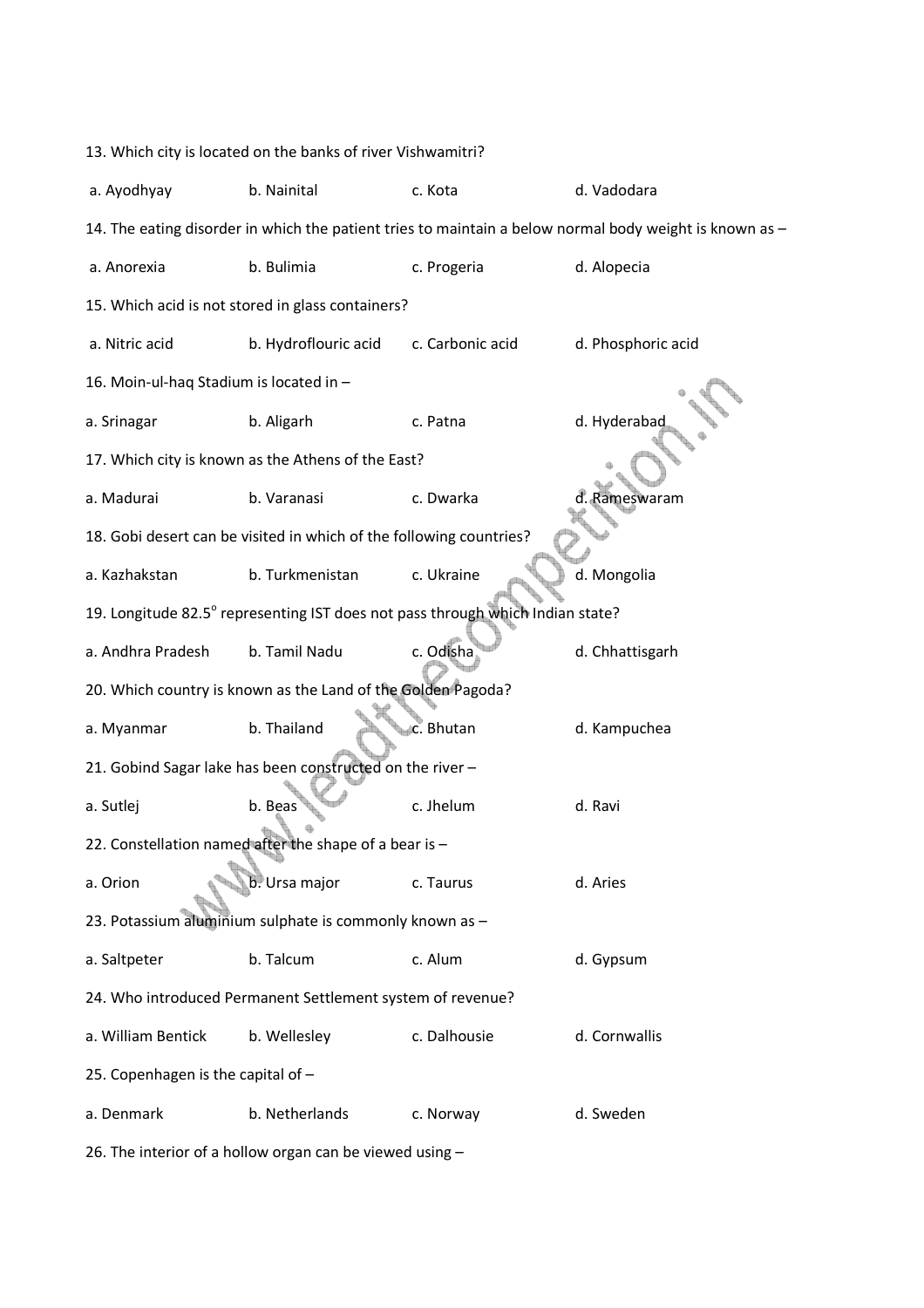| a. Oscilloscope                             | b. Endoscope                                                                           | c. Stethoscope  | d. Microscope      |
|---------------------------------------------|----------------------------------------------------------------------------------------|-----------------|--------------------|
|                                             | 27. Who said Bombs and pistols do not make a revolution?                               |                 |                    |
| a. Mahatma Gandhi                           | b. Jawaharlal Nehru                                                                    | c. Bhagat Singh | d. Subhash Bose    |
| 28. Cannabis plant is the source of -       |                                                                                        |                 |                    |
| a. Opium                                    | b. Cocaine                                                                             | c. Quinine      | d. Marijuana       |
| 29. Ulna is a bone found in the $-$         |                                                                                        |                 |                    |
| a. legs                                     | b. chest                                                                               | c. arms         | d. skull           |
| 30. The Borubudur Temple is located in -    |                                                                                        |                 |                    |
| a. Indonesia                                | b. Japan                                                                               | c. China        | d. South Korea     |
|                                             | 31. Which of the following is the world's largest rodent?                              |                 |                    |
| a. Bandicoot                                | b. Beaver                                                                              | c. Capybara     | d. Guinea pig      |
|                                             | 32. Who of the following is a recipient of the Jnanpith Award?                         |                 |                    |
| a. Chetan Bhagat                            | b. Kaifi Azmi                                                                          | c. Javed Akhtar | d. Girish Karnad   |
|                                             | 33. The number of electrons in the outermost shell of an inert gas is -                |                 |                    |
| a.4                                         | b.2                                                                                    |                 | d.16               |
|                                             | 34. Tundra type of climate cannot be found in-                                         |                 |                    |
| a. Africa                                   | b. Asia                                                                                | c. Europe       | d. North America   |
|                                             | 35. The language used for making web pages is -                                        |                 |                    |
| $a. C++$                                    | b. HTML                                                                                | c. Java         | d. Oracle          |
|                                             | 36. Which article has been described as the heart and soul of Indian Constitution?     |                 |                    |
| a. Article 32                               | b. Article 17                                                                          | c. Article 19   | d. Article 21      |
| 37. The practice of Sati was abolished by - |                                                                                        |                 |                    |
| a. Lord Ripon                               | b. Warren Hastings                                                                     | c. Cornwallis   | d. William Bentick |
|                                             | 38. In which of the following is extra blood stored and released when shortage occurs? |                 |                    |
| a. Adrenal glands                           | b. Pancreas                                                                            | c. Spleen       | d. Thyroid         |
| 39. Bermuda Bowl trophy is associated -     |                                                                                        |                 |                    |
| a. Squash                                   | b. Bridge                                                                              | c. Billiards    | d. Archery         |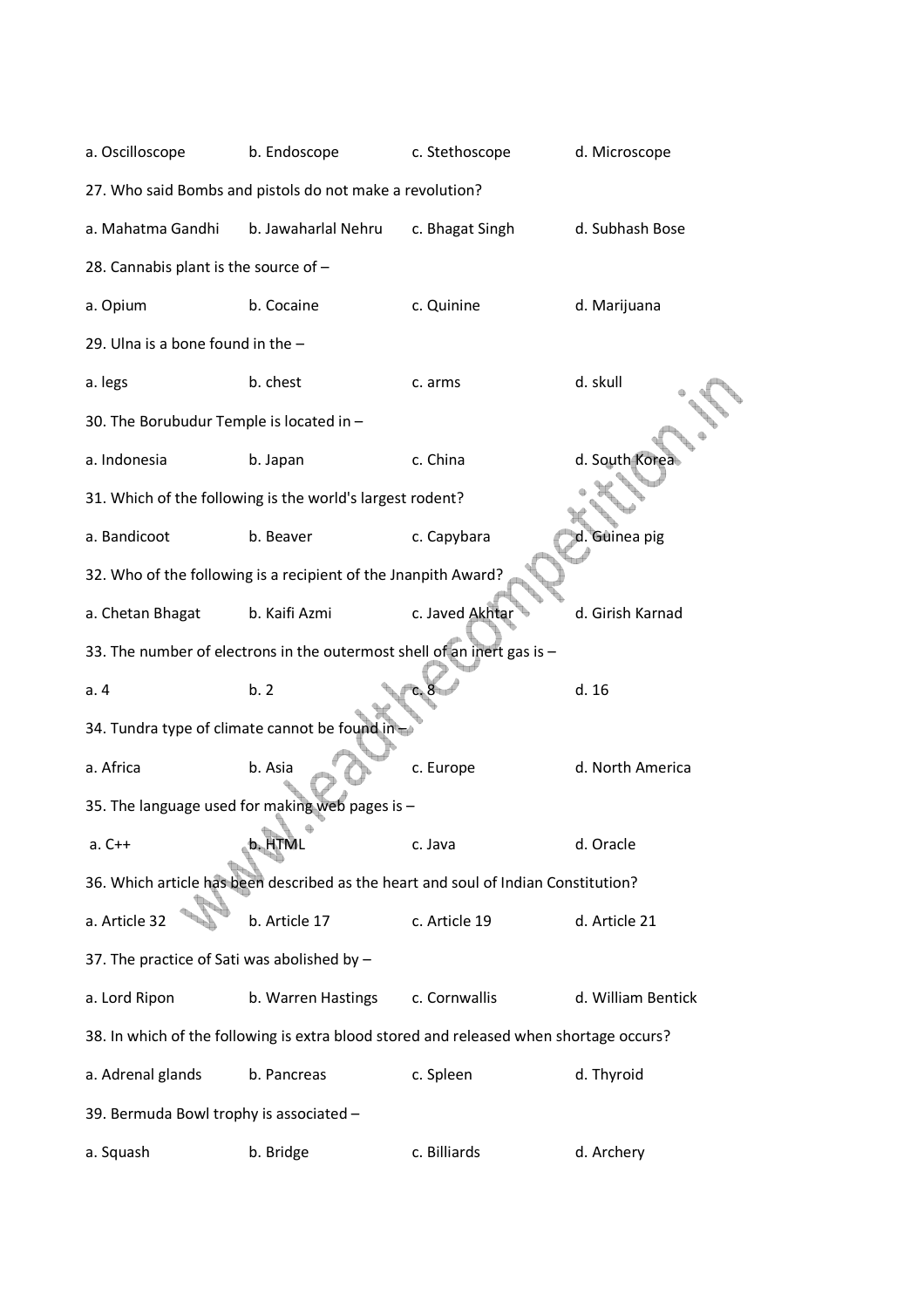40.The first modern Olympics were held in the year – a. 1900 b. 1896 c. 1904 d. 1892 41. Where is Sri Aurobindo Ashram located? a. Kolkata b. Puduchery c. Kanya Kumari d. Ahmedabad 42. Athlete Justin Gatlin belongs to which country? a. Jamaica b. Canada c. USA d. UK 43. Charles Babbage is generally considered the Father of – a. Computers b. Economics c. Space Science d. Atomic energy 44. Which movement was launched on 08 Aug? a. Civil disobedience b. Swadeshi c. Non-cooperation d. Quit India 45. The ideal of Justice - social economic and political in the Indian Constitution has been taken from – a. Russian revolution b. French revolution c. American revolution d. Industrial revolution 46. Point Calimere Wildlife Sanctuary is located in – a. Kerala b. Tamil Nadu c. Karnataka d. Goa 47. Ayodhya is located on the banks of river – a. Gomti b. Sone b. Sone c. Saryu d. Yamuna 48. Who of the following is referred to as the Parrot of India? a. Amir Khusro b. Mirza Ghalib c. Tansen d. Sarojini Naidu 49. Which is not a bacterial disease? a. Cholera **b. Tetanus** c. Plague d. Rabies 50. Which country is the largest producer of almonds? a. Afghanistan b. Iran c. USA d. China 51. Who administers the oath to the Vice President in absence of the President? a. Chief Justice of India b. Lok Sabha Speaker c. Outgoing Vice President and the Mateus d. A person nominated by the President 52. In which part of the human body is the macula situated? a. Stomach b. Mouth c. Eye d. Kidneys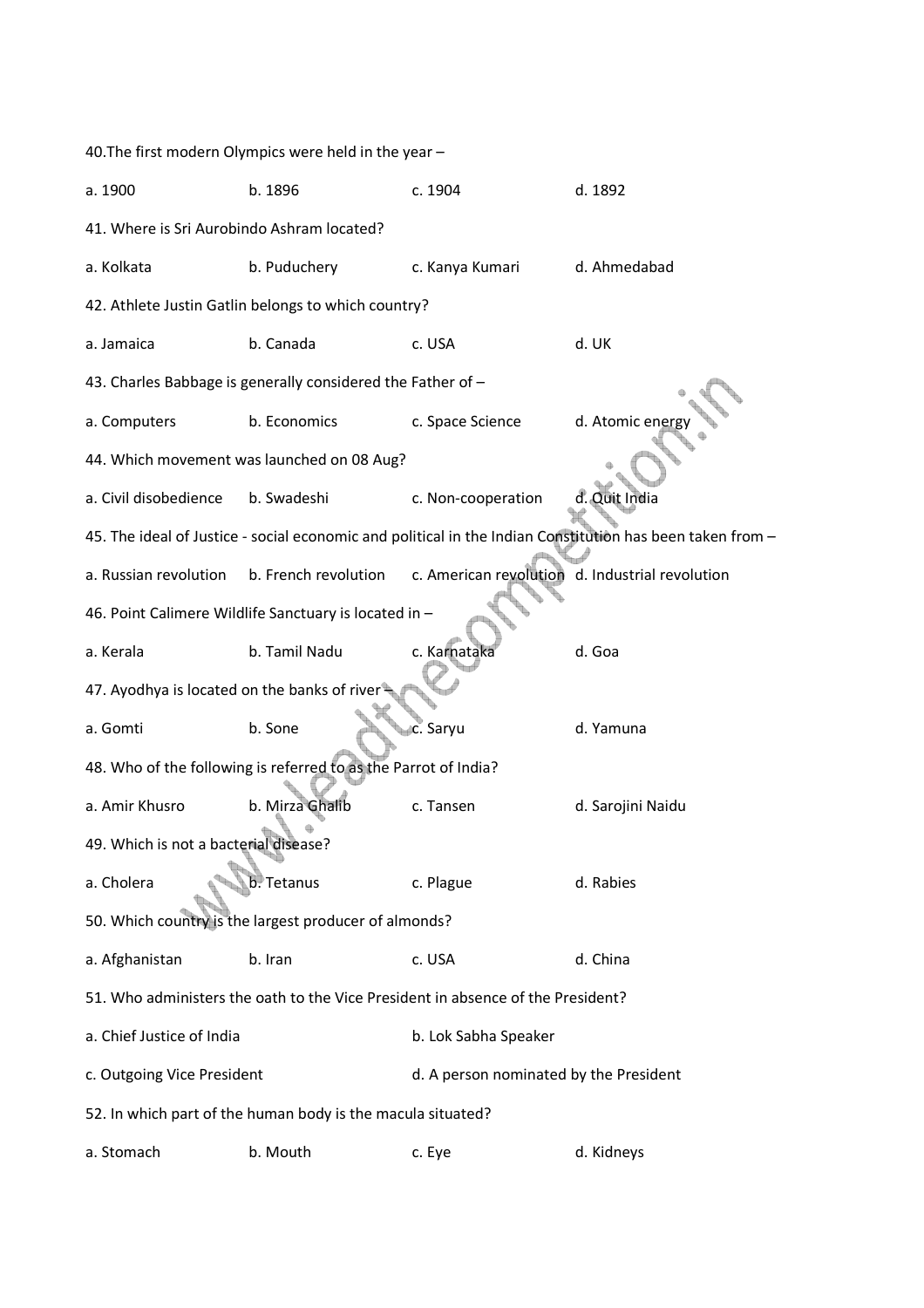53. Where did Buddha attain Parinirvana? a. Lumbini b. Kushinagara c. Sarnath d. Gaya 54. Rock of Gibraltar is located in the territory of – a. United Kingdom b. Spain c. Portugal d. Morocco 55. Dagar brothers are associated with which genre of Hindustani classical music? a. Khayal b. Dhrupad c. Thumri d. Tappa 56. Bhimbetka rock shelters are located in – a. Gujarat b. Rajasthan c. Madhya Pradesh d. Chhattisgar 57. Beighton Cup is associated with – a. Football b. Cricket c. Polo 58. Besides Akbar Todar Mal also served as the revenue minister of – a. Sher Shah b. Humayun c. Raja Man Singh d. Babur 59. Mrs. Funnybones is a book written by – a. Dimple Kapadia b. Twinkle Khanna c. Karan Johar d. Farah Khan 60. Who of the following formed the Swaraj Party in 1923? a. Motilal Nehru b. Lala Hardayal c. Bhagat Singh d. Subhash Chandra Bose 61. Who has won the most French Open Men's singles titles? a. Rafael Nadal b. Ivan Lendl c. Bjorn Borg d. Andre Agassi 62. Alfred Nobel was the inventor of – a. Atom bomb b. Dynamite c. AK-47 d. Revolver 63. Which city is the first in the world to have a RoboCop in its police force? a. Singapore b. Paris c. Dubai d. London 64. The inaugural run of the Tejas Express was between – a. Mumbai and Goa b. Mumbai and Surat c. Chandigarh and Delhi d. Gwalior and Delhi 65. Al-Nagah is a joint military exercise conducted by India and – a. Qatar b. Iran c. Saudi Arabia d. Oman

66. With which sport is Praggnanandhaa associated?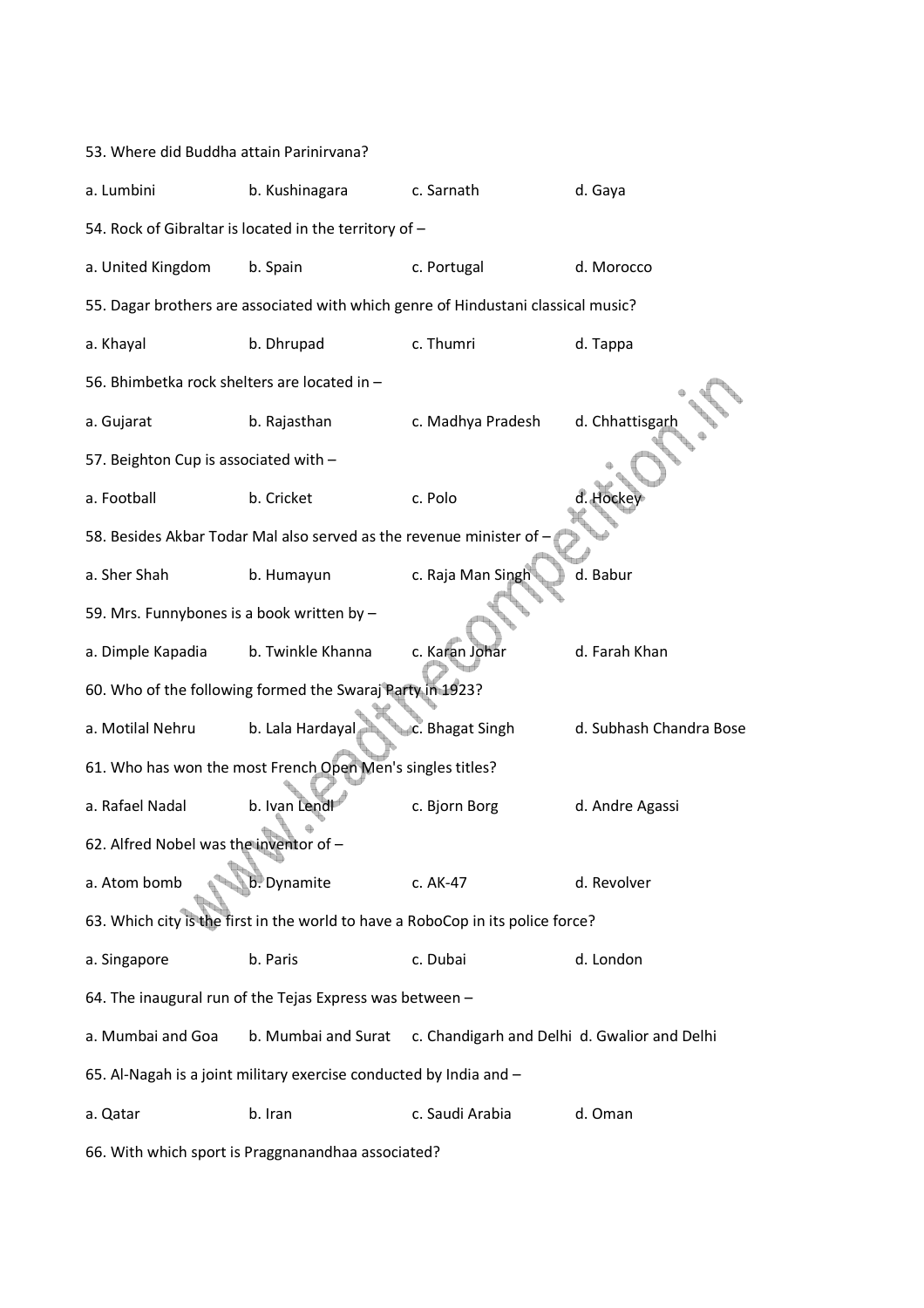a. Table Tennis b. Chess c. Car racing d. Snooker 67. To which company did Hindustan Motors sell its iconic brand Ambassador? a. Toyota b. BMW c. Peugeot d. Volkswagen 68. Who of the following was the son of Akbar's general Bairam Khan? a. Abul Fazl b. Faizi c. Aziao Din d. Rahim 69. What is the chemical formula for dry ice? a. CO b. C<sub>2</sub>O c. CO<sub>2</sub> d. C<sub>2</sub>O<sub>2</sub> 70. The Pin Code of a post office in Andaman and Nicobar Islands starts with – a. 5 b. 6 c. 7 d. 8 71. Which of the following is a monosaccharide? a. Glucose b. Lactose c. Maltose d. Sucrose 72. Which Sikh guru passed away in Nanded Maharashtra? a. Guru Arjan Dev b. Guru Gobind Singh c. Guru Hargobind d. Guru Har Rai 73. Headquarters of Yes Bank is located in – a. Ahmedabad b. Mumbai c. Delhi d. Chennai 74. Teesta river originates in – a. Bhutan b. Tibet c. Nepal d. Sikkim 75. Which marine animal has tusk a. Walrus b. Manatee c. Seal d. Dugong 76. Which of the following cities is famous for steel? a. Salem b. Madurai c. Thanjavur d. Coimbatore 77. Battle of Saraighat was fought by the Mughal army against – a. Gujarat b. Odisha c. Assam d. Kashmir 78. Which is not an alloy of copper? a. Invar b. Bronze c. Brass d. German Silver 79. Which blood protein is responsible for blood coagulation? a. Globulin b. Albumin c. Bilrubin d. Fibrinogen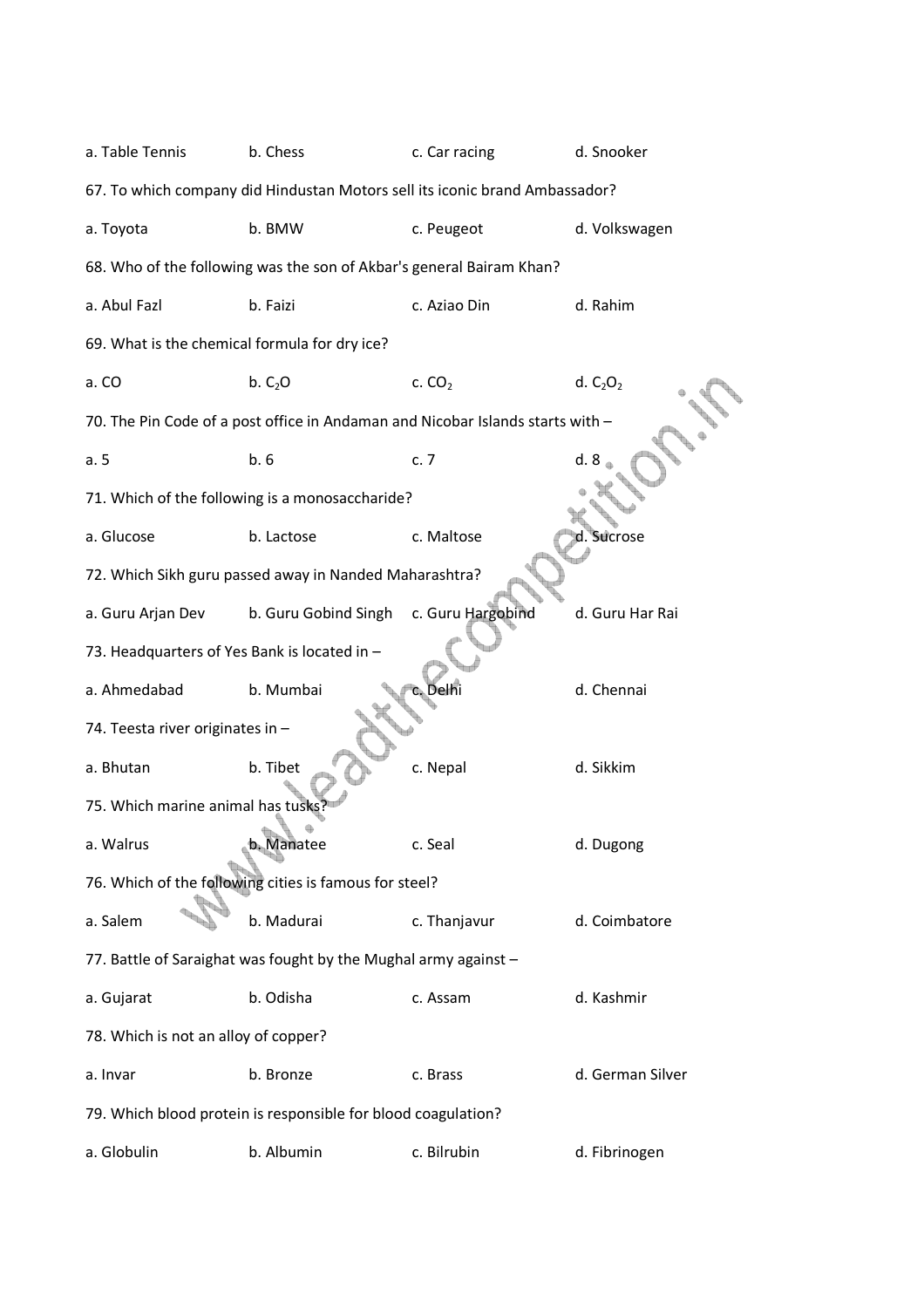| 80. Maya Devi temple is located in -                             |                                                                             |                      |                      |  |  |  |  |
|------------------------------------------------------------------|-----------------------------------------------------------------------------|----------------------|----------------------|--|--|--|--|
| a. Bodh Gaya                                                     | b. Sarnath                                                                  | c. Lumbini           | d. Gangtok           |  |  |  |  |
| 81. Farad is the unit of -                                       |                                                                             |                      |                      |  |  |  |  |
| a. Capacitance                                                   | b. Inductance                                                               | c. Magnetic Flux     | d. Pressure          |  |  |  |  |
| 82. Allicin is substance found in -                              |                                                                             |                      |                      |  |  |  |  |
| a. Tomato                                                        | b. Spinach                                                                  | c. Garlic            | d. Turmeric          |  |  |  |  |
|                                                                  | 83. Who was the first ruler of Lodi dynasty in India?                       |                      |                      |  |  |  |  |
| a. Ibrahim Lodi                                                  | b. Bahlol Lodi                                                              | c. Sikander Lodi     | d. Daulat Khan Lod   |  |  |  |  |
|                                                                  | 84. Which monastery is the residence of the 14th Dalai Lama?                |                      |                      |  |  |  |  |
| a. Kye Monastery                                                 | b. Rumtek Monastery c. Hemis Monastery                                      |                      | d. Namgyal Monastery |  |  |  |  |
|                                                                  | 85. The Ministry of Utmost Happiness is a book written by -                 |                      |                      |  |  |  |  |
| a. Arundhati Roy                                                 | b. Jeet Thayil                                                              | c. Neel Mukherjee    | d. Mirza Waheed      |  |  |  |  |
|                                                                  | 86. Which one of the following types of glass can cut off ultraviolet rays? |                      |                      |  |  |  |  |
| a. Soda glass                                                    | b. Pyrex glass                                                              | c. Jena glass        | d. Crookes glass     |  |  |  |  |
|                                                                  | 87. The youngest female to scale Mt. Everest is                             |                      |                      |  |  |  |  |
| a. Ming Kipa                                                     | b. Santosh Yaday                                                            | c. Malavath Purna    | d. Dicky Dolma       |  |  |  |  |
| 88. What is the atomic number of oxygen?                         |                                                                             |                      |                      |  |  |  |  |
| a. 8                                                             | b. 12                                                                       | c.16                 | d.20                 |  |  |  |  |
|                                                                  | 89. Muntra with respect to defence services is the name of a/an -           |                      |                      |  |  |  |  |
| a. aircraft                                                      | b. submarine                                                                | c. missile           | d. tank              |  |  |  |  |
|                                                                  | 90. Which of the following can be found on the Antarctica?                  |                      |                      |  |  |  |  |
| a. Reindeer                                                      | b. Polar Bear                                                               | c. Penguins          | d. Snow Leopard      |  |  |  |  |
|                                                                  | 91. Rogers Cup is associated with which of the following tournaments?       |                      |                      |  |  |  |  |
| a. Madrid Open                                                   | b. Canada Open                                                              | c. Italian Open      | d. Barcelona Open    |  |  |  |  |
| 92. Who is generally regarded as the Father of Hindi literature? |                                                                             |                      |                      |  |  |  |  |
| a. Bhartendu Harishchandra                                       |                                                                             | b. Tulsidas          |                      |  |  |  |  |
| c. Subramaniam Bharti                                            |                                                                             | d. Dharamveer Bharti |                      |  |  |  |  |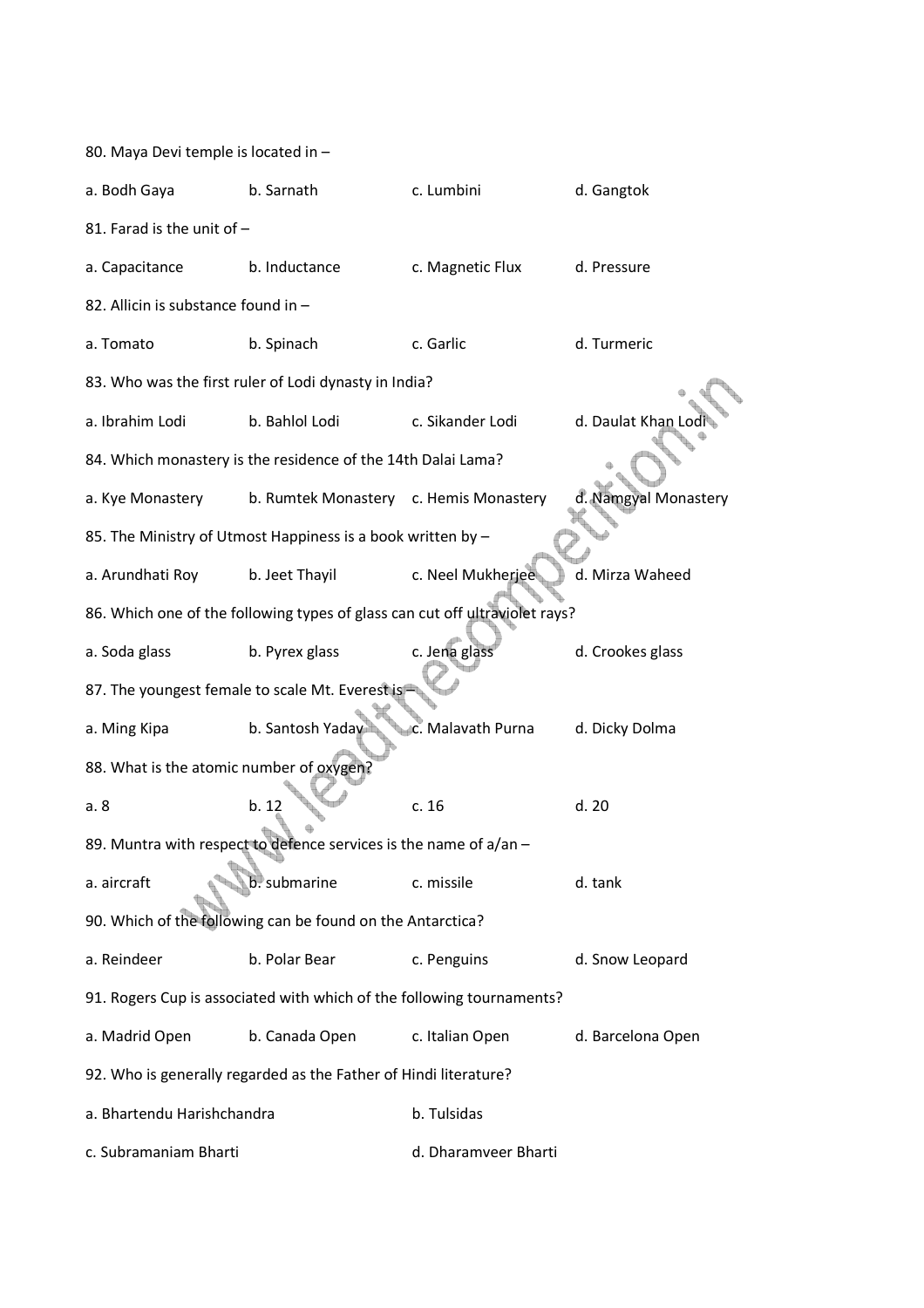93. Which of the following is a transboundary lake? a. Dal Lake b. Wular Lake c. Pangong Lake d. Manasbal Lake 94. In which State is Gurudwara Shri Hemkunt Sahib located? a. Jammu and Kashmir b. Himachal Pradesh c. Punjab d. Uttarakhand 95. Which of the following is responsible for the dark colour of human skin? a. Melanin b. Melatonin c. Calcitonin d. Progesterone 96. With which sport is Dutee Chand associated? a. Hockey b. Athletics c. Archery d. Wrestling 97. Multi Commodity Exchange of India has its headquarters in – a. Mumbai b. Ahmedabad c. Surat d. Vadodara 98. Who of the following painted the famous painting Guernica a. Vincent van Gogh b. Rembrandt c. Raphael d. Pablo Picasso 99. Tenali Rama was a jester in the court of – a. Rajendra Chola b. Rudramma Devi c. Sri Krishna Devaraya d. Gautamiputra Satkarni 100. Who is the author of the book Indian Currency and Finance? a. JM Keynes b. Manmohan Singh c. Amartya Sen d. Alfred Marshall 101. Martyr's Day is observed on the death anniversary of – a. Bhagat Singh b. Mahatma Gandhi c. Subhash Chandra Bose d. Chandrashekhar Azad 102. Rifle Factory under Ordnance Factory Board is located at – a. Ishapore b. Jabalpur c. Khadki d. Avadi 103. Who was the first Indian citizen to be awarded the Booker Prize for fiction? a. Salman Rushdie b. Arundhati Roy c. Kiran Desai d. Arvind Adiga 104. Oxalic acid can be found in which of the following foods? a. Lemon b. Milk c. Apple d. Spinach 105. Which movement was called off following the Chauri Chaura incident? a. Swadeshi Movement b. Civil Disobedience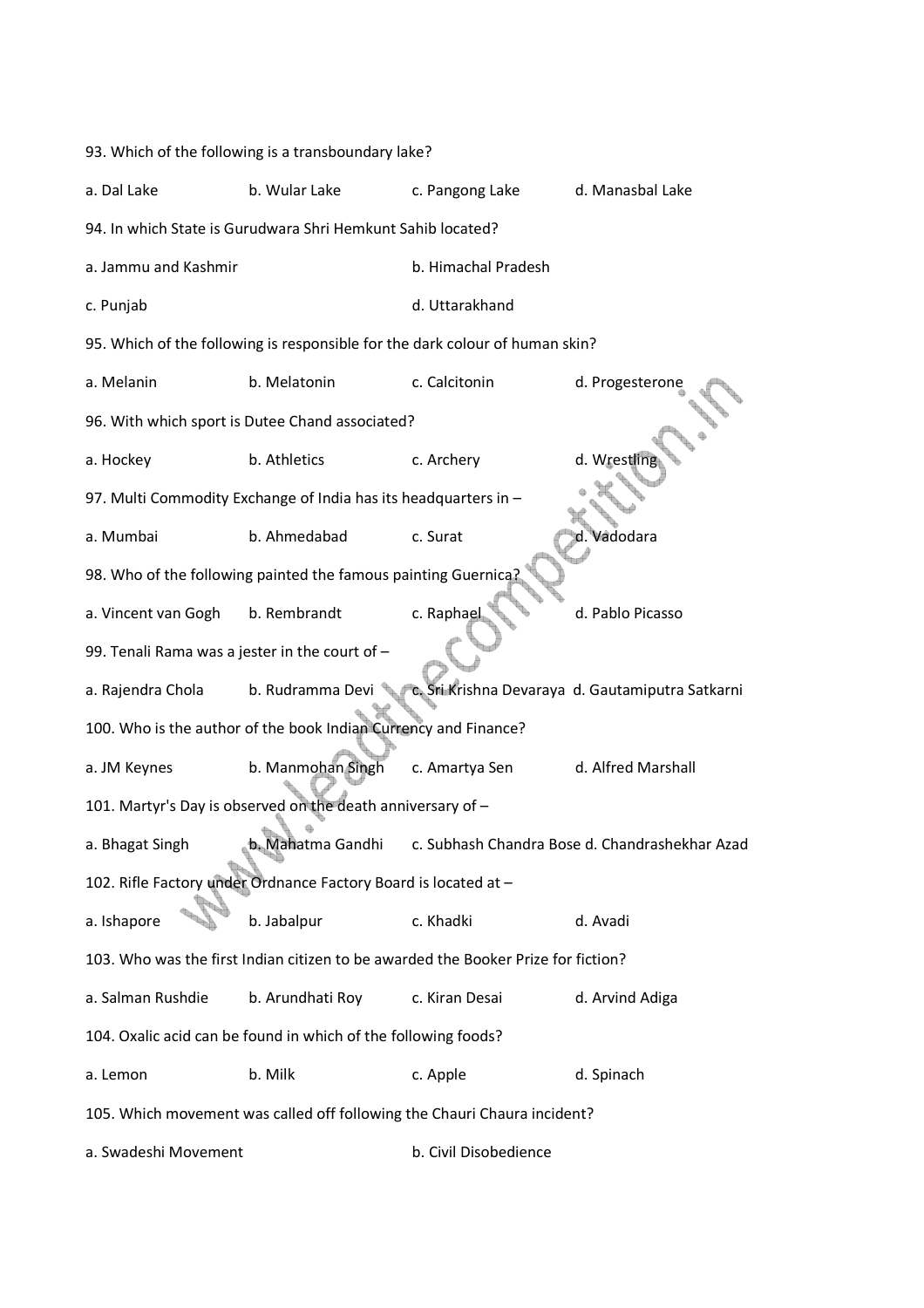| c. Non Cooperation Movement                                      |                                                  | d. Quit India Movement |                     |  |  |  |  |
|------------------------------------------------------------------|--------------------------------------------------|------------------------|---------------------|--|--|--|--|
| 106. October Revolution is associated with which country?        |                                                  |                        |                     |  |  |  |  |
| a. Russia                                                        | b. France                                        | c. U.S.A.              | d. Spain            |  |  |  |  |
| 107. Which process of joining metals gives the strongest joints? |                                                  |                        |                     |  |  |  |  |
| a. Soldering                                                     | b. Brazing                                       | c. Welding             | d. Riveting         |  |  |  |  |
|                                                                  | 108. Which country was formerly known as Siam?   |                        |                     |  |  |  |  |
| a. Vietnam                                                       | b. Thailand                                      | c. Laos                | d. Philippines      |  |  |  |  |
| 109. Carotid artery supplies blood to the -                      |                                                  |                        |                     |  |  |  |  |
| a. Lungs                                                         | b. Kidneys                                       | c. Limbs               | d. Brair            |  |  |  |  |
| 110. Zeastha Devi temple is located in -                         |                                                  |                        |                     |  |  |  |  |
| a. Jammu                                                         | b. Shimla                                        | c. Srinagar            | d. Dêhradun         |  |  |  |  |
| 111. In human body labyrinth is a part of -                      |                                                  |                        |                     |  |  |  |  |
| a. ear                                                           | b. nose                                          | c. stomach             | d. liver            |  |  |  |  |
|                                                                  | 112. What is number of Mahapuranas in Hinduism?  |                        |                     |  |  |  |  |
| a.12                                                             | b. 13                                            |                        | d. 18               |  |  |  |  |
| 113. Which animal is not colour blind?                           |                                                  |                        |                     |  |  |  |  |
| a. Dolphin                                                       | b. Gorilla                                       | c. Bat                 | d. Bull             |  |  |  |  |
|                                                                  | 114. The new 200 rupee note has the image of -   |                        |                     |  |  |  |  |
| a. Sanchi Stupa                                                  | b. Jantar Mantar                                 | c. Hampi Chariot       | d. Sun Temple       |  |  |  |  |
| 115. Dead Sea is located between -                               |                                                  |                        |                     |  |  |  |  |
| a. Jordan and Iraq                                               | b. Iraq and Syria                                | c. Israel and Jordan   | d. Syria and Jordan |  |  |  |  |
| 116. Floyd Mayweather Jr is associated with -                    |                                                  |                        |                     |  |  |  |  |
| a. Wrestling                                                     | b. Boxing                                        | c. Golf                | d. Formula One      |  |  |  |  |
| 117. Chalcocite is an ore of -                                   |                                                  |                        |                     |  |  |  |  |
| a. Aluminium                                                     | b. Iron                                          | c. Calcium             | d. Copper           |  |  |  |  |
|                                                                  | 118. Entire mass of an atom is concentrated in - |                        |                     |  |  |  |  |
| a. Proton                                                        | b. Electrons                                     | c. Nucleus             | d. Neutrons         |  |  |  |  |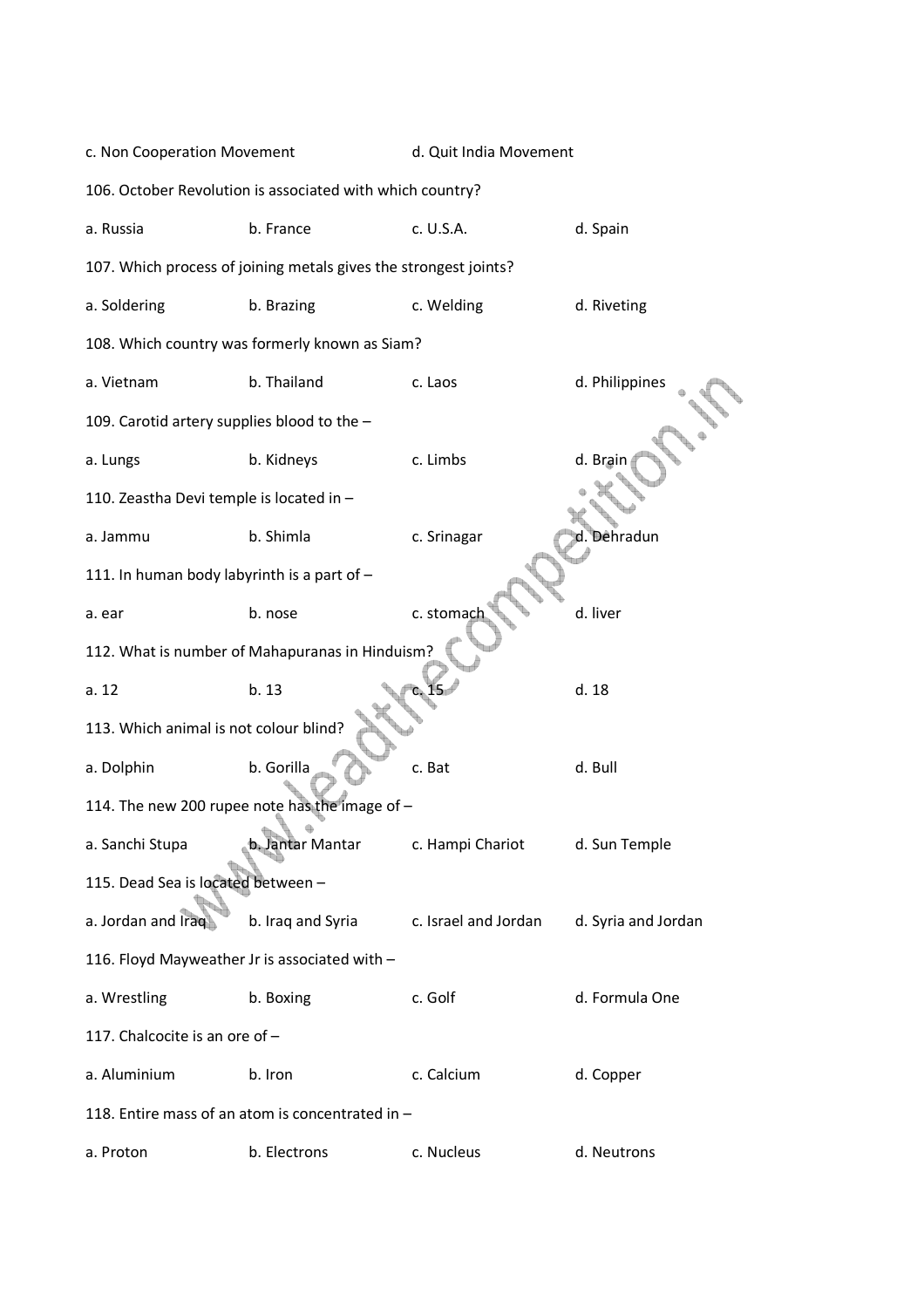| 119. Willingdon Island is located in -          |                                                                   |                    |                     |
|-------------------------------------------------|-------------------------------------------------------------------|--------------------|---------------------|
| a. Odisha                                       | b. West Bengal                                                    | c. Kerala          | d. Tamil Nadu       |
| 120. In which city is the Desert Festival held? |                                                                   |                    |                     |
| a. Jodhpur                                      | b. Jaisalmer                                                      | c. Bikaner         | d. Barmer           |
|                                                 | 121. Which bridge is not located across a river?                  |                    |                     |
| a. Howrah                                       | b. Coronation                                                     | c. Pamban          | d. Ellis            |
|                                                 | 122. To which dynasty did Gautama Buddha belong?                  |                    |                     |
| a. Sakya                                        | b. Vakataka                                                       | c. Maurya          | d. Nanda            |
|                                                 | 123. The oil rig platform at Bombay High is named -               |                    |                     |
| a. Sagar Kanya                                  | b. Sagar Samrat                                                   | c. Samrat Indra    | d. Samudra Samrat   |
| 124. Which is the shortest highway in India?    |                                                                   |                    |                     |
| a. 44B                                          | b. 966B                                                           | c. 47C             | d.1C                |
| 125. Which of the following is a tidal port?    |                                                                   |                    |                     |
| a. Visakhapatnam                                | b. Chennai                                                        | c. Kandla          | d. Mumbai           |
| 126. Nathpa Jhakri dam islocated on the river   |                                                                   |                    |                     |
| a. Satluj                                       | b. Beas                                                           | c. Bhagirathi      | d. Brahmaputra      |
|                                                 | 127. At which of the following places is an oil refinery located? |                    |                     |
| a. Hissar                                       | b. Sirsa                                                          | c. Ambala          | d. Bhatinda         |
|                                                 | 128. The Voyage of the Beagle is a book written by -              |                    |                     |
| a. Stephen Hawking                              | b. Charles Darwin                                                 | c. Richard Dawkins | d. Albert Einstein  |
| 129. Which is the largest gulf?                 |                                                                   |                    |                     |
| a. Gulf of Mexico                               | b. Gulf of Aden                                                   | c. Gulf of Alaska  | d. Gulf of Khambhat |
| 130. Which dynasty had its capital at Kanchi?   |                                                                   |                    |                     |
| a. Pandya                                       | b. Chola                                                          | c. Chalukya        | d. Pallava          |
|                                                 | 131. Who is the author of the book The Golden House?              |                    |                     |
| a. Arundhati Roy                                | b. Salman Rushdie                                                 | c. Arvinda Adiga   | d. Kiran Desai      |
|                                                 |                                                                   |                    |                     |

132. Which State does not have its own High Court?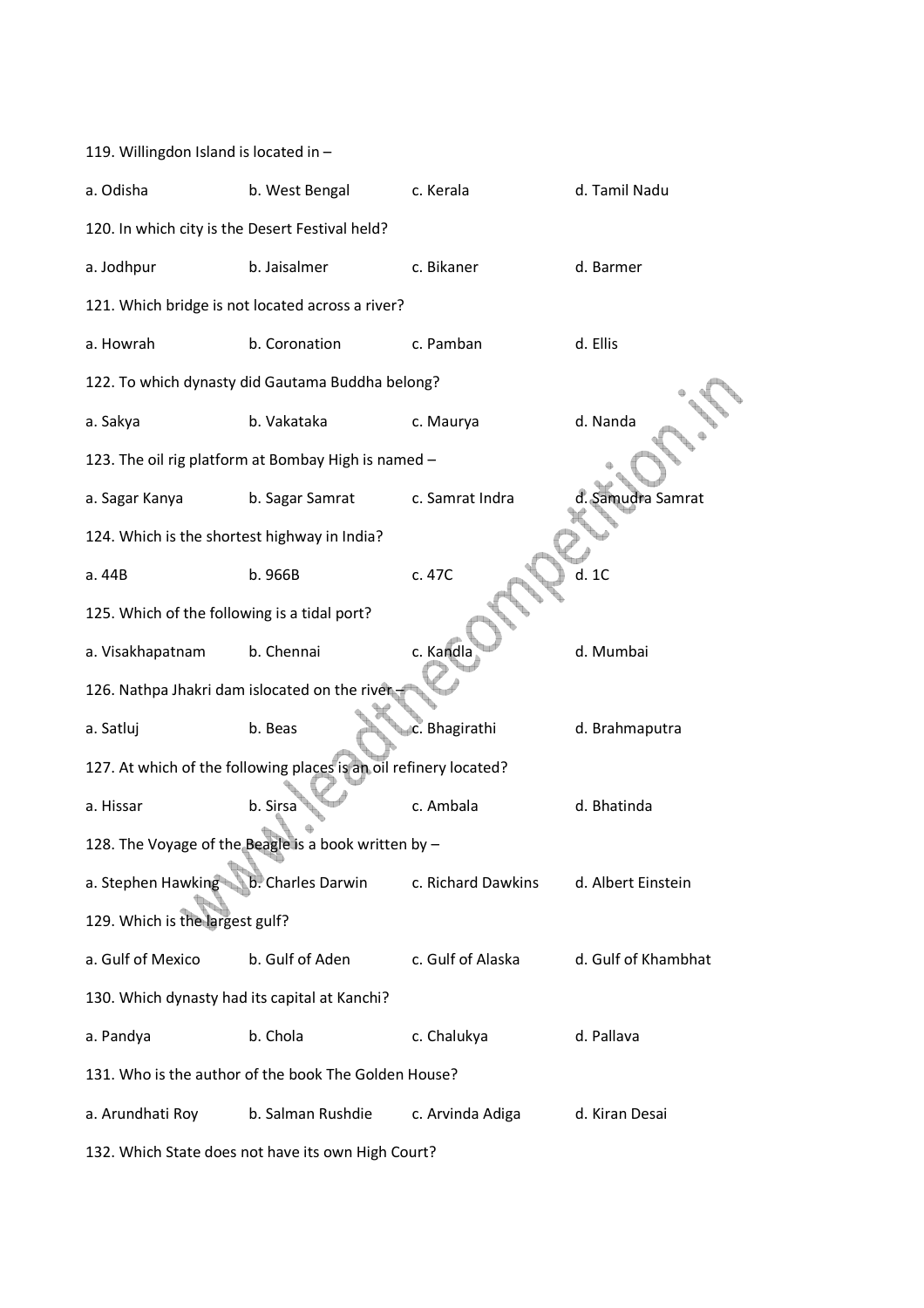| a. Mizoram                                                       | b. Manipur         | c. Tripura                                                                         | d. Meghalaya        |  |  |  |  |  |
|------------------------------------------------------------------|--------------------|------------------------------------------------------------------------------------|---------------------|--|--|--|--|--|
| 133. Whose birthday is observed as National Sports Day in India? |                    |                                                                                    |                     |  |  |  |  |  |
| a. Milkha Singh                                                  | b. Dhyanchand      | c. C.K. Nayudu                                                                     | d. P.T. Usha        |  |  |  |  |  |
| 134. AXA is an insurance company headquartered in -              |                    |                                                                                    |                     |  |  |  |  |  |
| a. London                                                        | b. Tokyo           | c. New York                                                                        | d. Paris            |  |  |  |  |  |
|                                                                  |                    | 135. Which movement was called to an end following the Gandhi-Irwin Pact?          |                     |  |  |  |  |  |
| a. Swadeshi Movement                                             |                    | b. Non Cooperation Movement                                                        |                     |  |  |  |  |  |
| c. Civil Disobedience                                            |                    | d. Quit India Movement                                                             |                     |  |  |  |  |  |
| 136. Industrial Revolution began in which country?               |                    |                                                                                    |                     |  |  |  |  |  |
| a. Great Britain                                                 | b. France          | c. Italy                                                                           | .Spain              |  |  |  |  |  |
| 137. The output supply of a laptop adapter is generally -        |                    |                                                                                    |                     |  |  |  |  |  |
| a.5V                                                             | b. 10 V            | c. 19 V                                                                            | d. 24 V             |  |  |  |  |  |
| 138. Allium Sepa is the scientific name of -                     |                    |                                                                                    |                     |  |  |  |  |  |
| a. Potato                                                        | b. Onion           | c. Ginger                                                                          | d. Garlic           |  |  |  |  |  |
| 139. Statins are drugs used to reduce -                          |                    |                                                                                    |                     |  |  |  |  |  |
| a. Blood pressure                                                | b. Blood sugar     | c. Joint pains                                                                     | d. Cholesterol      |  |  |  |  |  |
|                                                                  |                    | 140. Noted vocalist Girija Devi is associated with which genre of classical music? |                     |  |  |  |  |  |
| a. Dhrupad                                                       | b. Khayal          | c. Thumri                                                                          | d. Tappa            |  |  |  |  |  |
| 141. Sher Shah Suri defeated Humayun in the battle of -          |                    |                                                                                    |                     |  |  |  |  |  |
| a. Chausa                                                        | <b>b</b> . Panipat | c. Tarain                                                                          | d. Samugarh         |  |  |  |  |  |
| 142. Which country has the most number of spoken languages?      |                    |                                                                                    |                     |  |  |  |  |  |
| b Indonesia<br>a. India                                          |                    | c. Nigeria                                                                         | d. Papua New Guinea |  |  |  |  |  |
| 143. Which is the longest river in Asia?                         |                    |                                                                                    |                     |  |  |  |  |  |
| a. Indus                                                         | b. Yangtse         | c. Brahmaputra d. Irrawaddy                                                        |                     |  |  |  |  |  |
| 144. On which of the eye is the image of an object formed?       |                    |                                                                                    |                     |  |  |  |  |  |
| a. Retina                                                        | b. Cornea          | c. Iris                                                                            | d. Sclera           |  |  |  |  |  |
|                                                                  |                    |                                                                                    |                     |  |  |  |  |  |

145. When Breath Becomes Air is a book written by –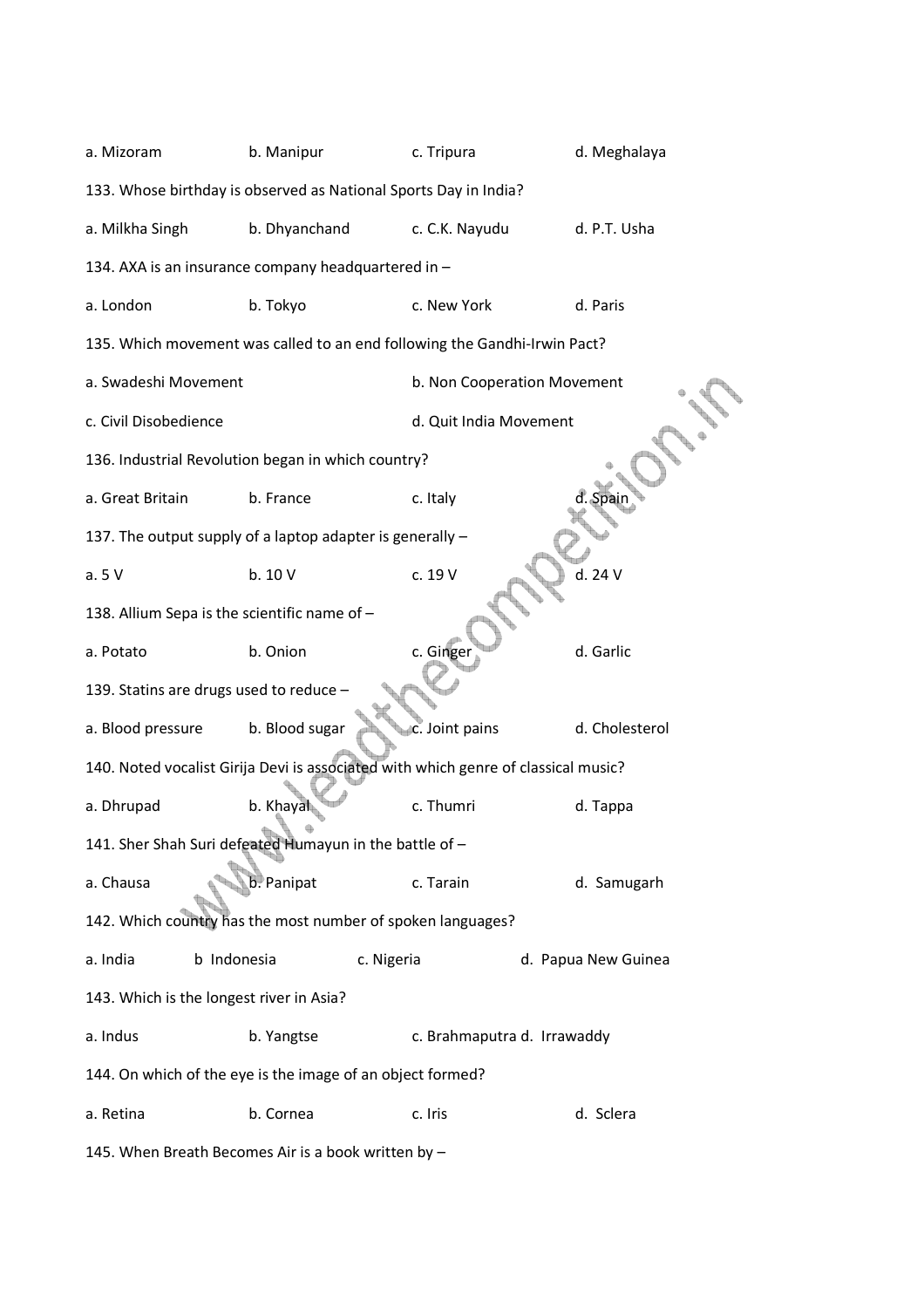| a. Siddartha Mukherjee                                                 |            |            |                  | b. Abraham Verghese  |           |              |           |           |           |
|------------------------------------------------------------------------|------------|------------|------------------|----------------------|-----------|--------------|-----------|-----------|-----------|
| c. Paul Kalanithi                                                      |            |            | d. Subir Sachdev |                      |           |              |           |           |           |
| 146. Devendra Jhajharia is a para-athlete associated with -            |            |            |                  |                      |           |              |           |           |           |
| a. Shot put                                                            |            | b. Javelin |                  | c. Swimming          |           | d. High jump |           |           |           |
| 147. Bell metal is an alloy of -                                       |            |            |                  |                      |           |              |           |           |           |
| a. Aluminium and Copper                                                |            |            |                  | b. Zinc and Gold     |           |              |           |           |           |
| c. Nickel and Cadmium                                                  |            |            |                  | d. Tin and Copper    |           |              |           |           |           |
| 148. Servants of India Society was founded by -                        |            |            |                  |                      |           |              |           |           |           |
| a. Lokmanya Tilak                                                      |            |            |                  | b. Lala Lajpat Rai   |           |              |           |           |           |
| c. Gopal Krishna Gokhale                                               |            |            |                  | d. Abdul Gaffar Khan |           |              |           |           |           |
| 149. Which of the following works with calcium to form strong bones?   |            |            |                  |                      |           |              |           |           |           |
| a. Phosphorus                                                          | b. Iron    |            |                  | c. Vitamin D         |           | d. Vitamin E |           |           |           |
|                                                                        |            |            |                  |                      |           |              |           |           |           |
| 150. The motto of which organisation is Advancing Chemistry Worldwide? |            |            |                  |                      |           |              |           |           |           |
| a. ICANN<br><b>Answers</b>                                             |            | b. IUPAC   |                  | c. ICRC              | d. ICC    |              |           |           |           |
| 1. (c)                                                                 | 2. (b)     |            | 4. (b)           | 5. $(a)$             | 6. $(c)$  | 7. (b)       | 8. (c)    | 9. (d)    | 10. (b)   |
| 11. (b)                                                                | 12. (a)    | 13.(d)     | 14. (a)          | 15. (b)              | 16. $(c)$ | 17. (a)      | 18. (d)   | 19. (b)   | 20. (a)   |
| 21. (a)                                                                | 22. (b)    | 23. (c)    | 24. (d)          | 25. (a)              | 26. (b)   | 27. (c)      | 28. (d)   | 29. (c)   | 30. (a)   |
| 31. (G)                                                                | $-32. (d)$ | 33. (c)    | 34. (a)          | 35. (b)              | 36. (a)   | 37. (d)      | 38. (c)   | 39. (b)   | 40. (b)   |
| 41. (b)                                                                | 42. $(c)$  | 43. (a)    | 44. $(d)$        | 45. (a)              | 46.(b)    | 47. $(c)$    | 48. (a)   | 49. (d)   | 50. $(c)$ |
| 51. (d)                                                                | 52. $(c)$  | 53. $(b)$  | 54. $(a)$        | 55. $(b)$            | 56. $(c)$ | 57. (d)      | 58. $(a)$ | 59. (b)   | 60. (a)   |
| 61. (a)                                                                | 62. (b)    | 63. $(c)$  | 64. (a)          | 65. (d)              | 66. (b)   | 67. (c)      | 68. (d)   | 69. (c)   | 70. $(c)$ |
| 71. (a)                                                                | 72. (b)    | 73. (b)    | 74. (d)          | 75. (a)              | 76. (a)   | 77. (c)      | 78. (a)   | 79. (d)   | 80. (c)   |
| 81. (a)                                                                | 82. (c)    | 83. (b)    | 84. (d)          | 85. (a)              | 86. (d)   | 87. (c)      | 88. (a)   | 89. (d)   | 90. $(c)$ |
| 91. (b)                                                                | 92. (a)    | 93. $(c)$  | 94. (d)          | 95. (a)              | 96. (b)   | 97. (a)      | 98. (d)   | 99. $(c)$ | 100. (a)  |